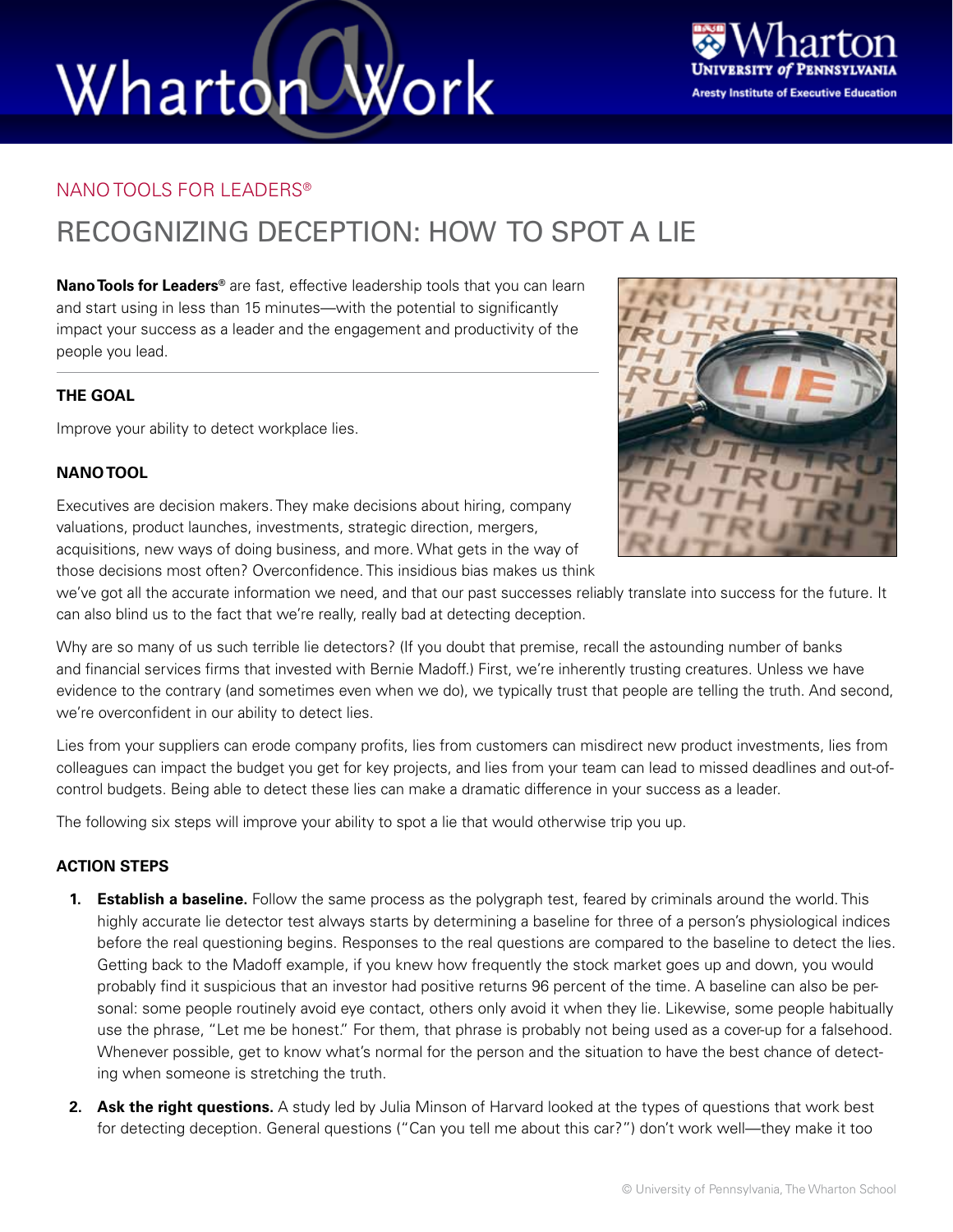### Wharton Work



easy to omit key information. Positive assumptions ("The car doesn't have transmission problems, does it?") are better. But the best questions are open-ended ones that involve negative assumptions ("What problems does the car have?"). They force the responder either to disclose real information or actively come up with a deceptive answer.

- **3. Increase "cognitive load."** Detectives and investigators use this trick to catch liars, who are already under greater cognitive load (lying requires fabricating a story and keeping track of the truth—it's mentally taxing). When people think harder, they are more likely to use pause filters (um's and ah's), take longer to answer questions, and make mistakes. Increase cognitive load by asking questions out of sequence, asking for irrelevant details, or adding a distraction by turning on talk radio or the TV.
- **4. Watch for inappropriate, unusual, or uncommon behavior.** Remembering the baseline for a particular person, look for behaviors that deviate from that baseline. Also watch for common liars' mistakes like mismatching words and body language. They might say "no" while nodding "yes." They could exhibit strange emotions (laughing when the subject is serious, for example). Or, they may say they feel one emotion while looking like they feel another. One dramatic example was convicted murderer Scott Peterson who—while grieving for his "missing" wife—played golf, chatted nonchalantly on his cell phone during searches for her, and sold her car.
- **5. Keep an eye on the exit.** When we lie, we often feel anxiety at the prospect of getting caught. When we feel anxiety, we seek to relieve it by exiting the situation. This can take the form of physically leaving the room, or just looking at the door, checking their watch, or expressing eagerness to leave. Some lean toward the exit or engage in "eye blocking," closing their eyes and imagining being somewhere else.
- **6. Scrutinize overdoers.** Motivated by the desire to appear credible, liars tend to go overboard. They might overuse phrases such as "To be honest," refer to their religious upbringing, over-praise the person they're talking to, or continuously reference their credentials or friends to bolster their status and credibility. Over-the-top repetition is also a clue (remember Bill Clinton looking into a TV camera and stating, "I never told anybody to lie, not a single time never. These allegations are false.").

#### **HOW LEADERS USE IT**

- When President Bill Clinton was questioned under oath about a possible relationship with a White House intern, his denial included important clues: he normally gesticulates a lot, but his gesticulation started off fixed and was mistimed; he repeated statements such as "not a single time, never"; he was enthusiastic to shift topic and get out of the situation, saying "I need to get back to work"; and there was a mismatch between text, tone, and emotion.
- Before Bernie Madoff was arrested and charged with securities fraud in 2008, he left a trail of red flags. Madoff's fund performance was one—negative returns were reported for only seven months or 4 percent of the time. No major league baseball hitter bats .960, no football team has ever gone 96 wins and only 4 losses over a 100 game span, and no money manager is up 96 percent of the time. He was highly secretive, never allowing outside performance audits. One London-based hedge fund, a fund of funds representing Arab money, asked to send in a team of Big 4 accountants to conduct a performance audit during their planned due diligence. They were told "No." Madoff also subsidized investors in down months, only booking winning tickets in their accounts and "eating the losses." This is a common story—misstating returns or the volatility of those returns—found around Ponzi schemes, and is also a securities fraud.